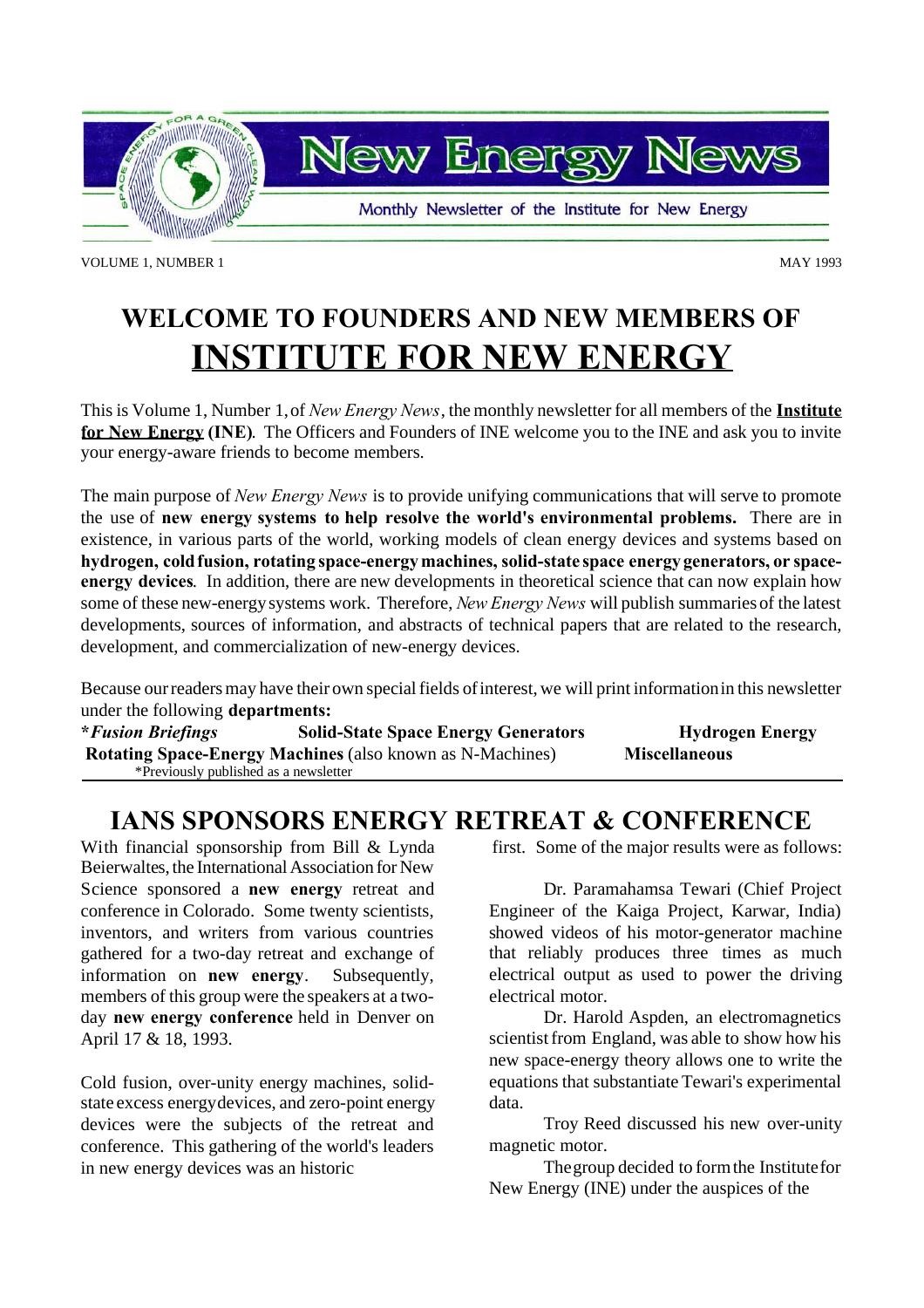International Association for New Science (IANS). This first issue of *New Energy News* is the direct result of that decision. The INE steering committee askedHal Fox to be the editor of NEN. Hal Fox is currently the Editor-in-Chiefof *Fusion Facts*. *Fusion Facts* is credited for much of the continuing world-wide interest in cold fusion. "With NEN, we will do the same for **Space Energy**", Hal declared.

### **ESTES PARK TWO-DAY RETREAT**

The following persons (listed alphabetically) were invited as guests at a two-day retreat held in the Stanley Hotel in Estes Park, Colorado on April 14-16, 1993:

## FOUNDERS OF THE IANS

Maurice Albertson, Professor of Civil Engineering, Colorado State University. Cofounder of the Peace Corp.

Brian O'Leary, former Apollo astronaut, former professor in astronomy and physics at Princeton and Cornell.

Thomas Bearden (unable to attend), a conceptualist in new energy technology.

Robert L. Siblerud, O.D., M.S., environmental physiology researcher with Rocky Mountain Research Institute, Inc.

# MEMBERS OF THE STEERING COMMITTEE

Patrick Bailey, nuclear engineer and solar energy researcher.

Harry Braun, M.S. (unable to attend), President of Hydrogen Engineering Associates.

Toby Grotz, B.S., electrical engineer, founder of the International Tesla Society.

Morey King, M.S., system engineer, author, zero-point energy researcher.

# OTHER INVITED GUESTS

Harold Aspden, former patent manager for IBM in the U.K. Retired and founder of Thermodynamics Limited in England.

Frano Barbir, associate editor for *International Journal of Energy \*Environment Economics\*.*

William Baumgartiner, director of New Energies Foundation. He has thirty years' experience in scientific and engineering

programs in the field of power, water, and wastewater.

Robert Beutilch, television engineer. He has held several offices in the U.S Psychotronics Association including president.

Timothy A. Binder, graduate of National College of Naturopathic Medicine, Western States Chiropractic College, and North American College of Acupuncture. Now president of the University of Science and Philosophy.

Hal Fox, editor of *Fusion Facts* & author of Fusion Impact in the Enhanced Energy Age.

Peter Graneau, retired professor and world-recognized authority on Ampère forces in electrodynamics.

Donald A. Kelly, founder of Space Energy Association and publisher of *Space Energy Newsletter.*

Stefan Marinov, theoretician and writer, publisher of *Deutsch Physik*.

Roy E. McAlister, founder and president of TransEnergy Corporation. He is an expert in solar-to-hydrogen conversion and use.

Henry C. Monteith, a teacher of mathematics and science at the Albuquerque Academy while carrying on private research on a vastly superior microscope.

Dale Pond, founder of Delta Spectrum Research, Inc., expert on the work of John Ernst Worrell Keely.

Troy G. Reed, president of Reed Technologies and inventor of the "ReedMagnetic Motor." His wife, Evelyn, was also present.

John C. Stover, Ph.D. at Purdue, president of TMA Technologies, a company that manufactures optical measuring instruments.

Paramahamsa Tewari, Chief Project Engineer of the Kaiga Project for the Nuclear Power Corporation in India.

Charles A. Yost, aeronautical engineer, and publisher of the *Electric Spacecraft Journal*.

# **HIGHLIGHTS OF THE TWO-DAY RETREAT**

The objective of the retreat was to get the world's top scientists, inventors, and writers in the new energy field together. The most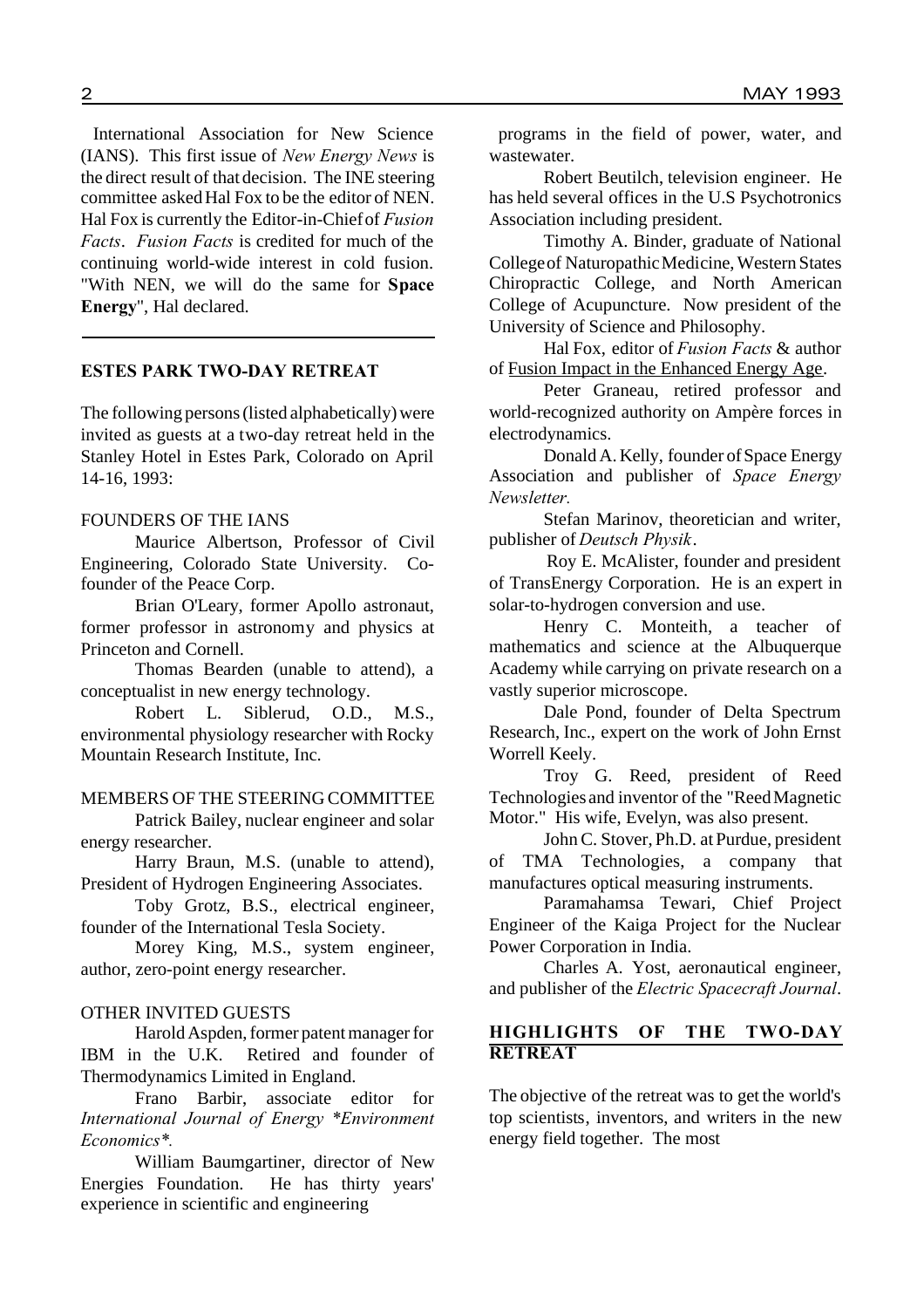significant result of the retreat was the face-toface meeting, the sharing of information, and plans for the future. The outcome of the meeting was the decision to form an **Institute for New Energy**, publish the *New Energy News* newsletter, and to hold futureretreats, workshops, and conferences. In other words, to facilitate communication.

All of the attendees at the retreat were selected because they were associated with new or nonstandard methods of producing energy. Some were theoreticians with splendid credits for technical publications, e.g. Harold Aspden, Peter Graneau, and Stefan Marinov. Others could be counted as dogged and determined experimenters who had some evidence of being able to get energy from space, e.g. Don Kelly, Troy Reed, and P. Tewari. Others could be classified more as reporters or writers such as Hal Fox and Moray King. Some of the group were dedicated to recovering or building upon historic work that never made it into the august halls of science, such as work of Keely, Tesla, Edwards, and Russell. Others were working in scientificallyacceptable fields such as hydrogen energy and fuel cells where current technology could replace environmentally-costly fuels. All were gentlemanly, courteous, and inthe environment of the retreat ready to play a supportive role in achieving maximum benefit from this historic meeting.

Under the direction of the IANS staff, the participants each introduced themselves, told about their interests and their works. The participants were asked to select what they would like to accomplish at this first retreat. The end result was that the group split into four workshops: Cold Fusion, Rotating Over-unity Devices, Solid-State Over-unity Devices, and a Hydrogen group. [This choice was the natural genesis of the departments of this first edition of NEN.]

After the workshops, the group met as a committee of the whole and discussed the outcome of the workshops. Later, the participants spent some time in answering the question, "Where do we go from here?" The

consensus of the group is summarized as follows:

1. This meeting was an historic first and should become a periodic event. However, there are some important new energy experts who should be present.

2. The most important activity was the meeting with others who are working in new energy; the exchange of information; and the group acceptance of work that is sufficiently important to each participant that he/she is willing to devote time and money to such projects.

3. The recognition that the various projects are based on real science (but, in many cases, not readily accepted science). This is the message that must be communicated. [Which is the main objective of NEN.]

4. The importance of establishing modes of communication among new energy workers. Therefore, it was unanimously agreed that the IANS should establish the **Institute for New Energy** and publish this newsletter. Other methods of communication should be established such as conferences, workshops, and computer bulletin boards.

5. It was unanimously agreed that a valid, proven, and demonstrable over-unity device should be built and verified. Then a proper press conference should be called to tell the world about the demonstration device.

# **THIS NEWSLETTER IS FOR YOU**

We at **NEN** have used the basic committee structure that was selected at the Estes Park retreat to create the four departments that you will find in the following pages. The four departments are **Fusion Briefings, Hydrogen Energy, Rotating Space-Energy Machines, and Solid-State Space-Energy Generators.** For this first issue, we begin each department with a copy of the committee reports from the retreat.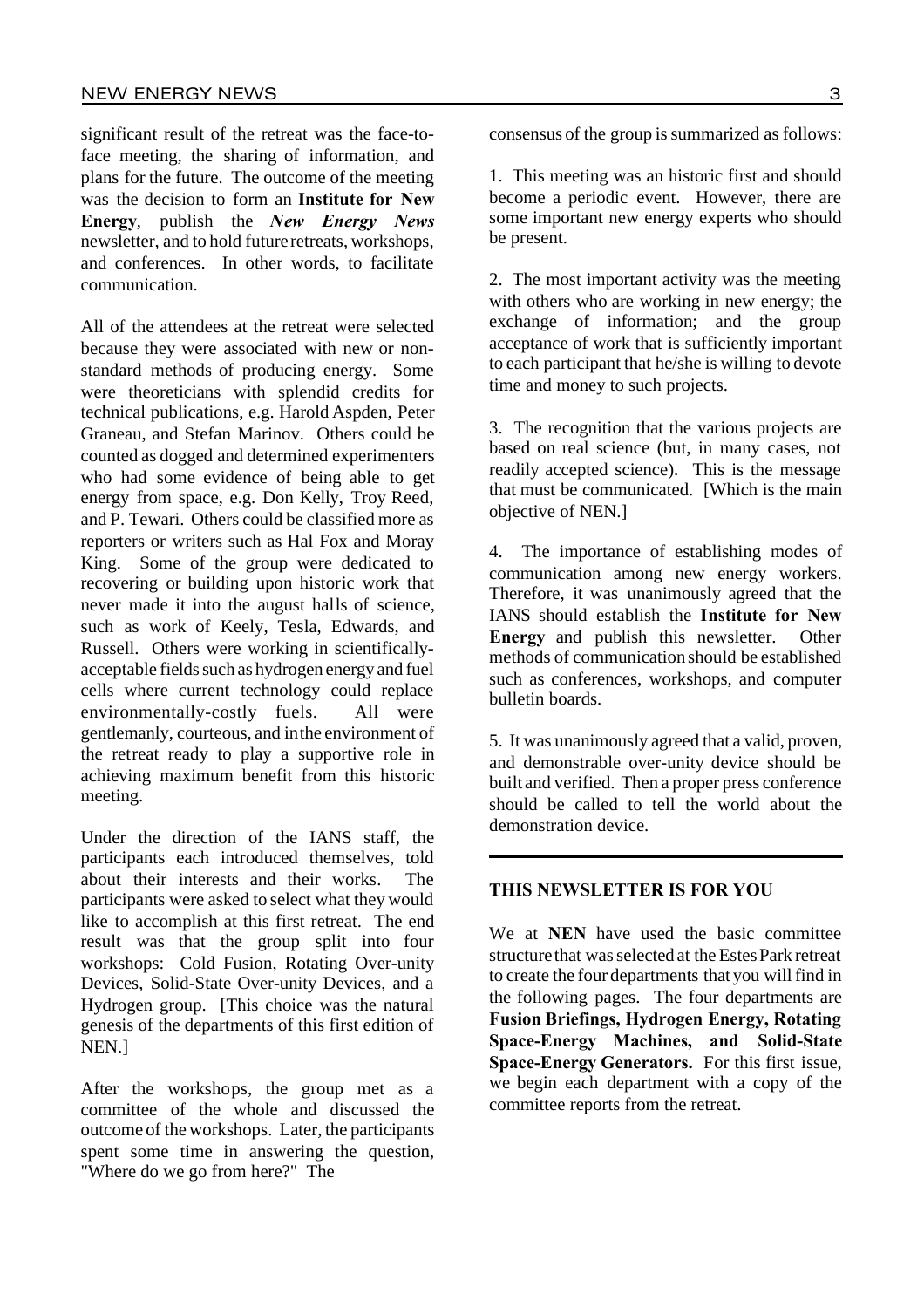We at **NEN** want this publication to be the best source of factual information for each of these departments. This publication, if aided collectively by all of our readers, can provide an excellent vehicle for the rapid exchange of information. Four years ago, *Fusion Facts* was faced with the same challenge. The idea of fusion reactions being produced at room temperatures and in a glass bottle was an almost unacceptable new idea. *Fusion Facts* provided a rapid means by which new data, new theories, and new facts could be disseminatedto and fromvarious parts of the world. The end result has been the acceptance, among many important segments of our scientific society, of the reality of cold fusion.

We are now faced with a similar problem: the acceptance of space energy, aka (also known as) zero-point energy. However, we have a much better foundation to start with than we did with cold fusion. We have the stalwarts who founded the International Association for New Science. We have the book, Tapping the Zero-Point Energy by Moray B. King. We have a large number of friends of cold fusion, of zero-point energy, of Tesla's work, of Bearden's work, etc. These are our resources by which we will change the way the world thinks about the realityof space energy.

Each one of you is an important part of this concept of changing the present scientific paradigm (model of reality). With your help, we can do it.

Please let us hear from you about what **NEN is doing and how we can do it better.**

COMING IN JUNE 1993

The next issue of New Energy News will contain a brief review of papers presented at the International Symposium on New Energy. This Symposium was another important historic event and is planned to be repeated annually.

# **PAPERS TO BE REVIEWED IN JUNE NEN**

Here is a partial list of some of the papers presented at the International New Energy Symposium that will be reviewed in the June issue of **NEN**:

Harold Aspden, "The World's Energy Future."

Patrick G. Bailey, "A Unique Class of Alternative Catalysts for Fuel Cell Applications that Replace the Need for Precious Metals."

Frano Barbir and Nejat Veziroglu, "Hydrogen Energy Technologies: Pathway to Commercialization."

William Baumgartiner, "Energy Extraction from the Vortex."

T.E. Bearden, "The Final Secret of Free Energy."

Timothy Binder, "Transmutation of the Elements, a Modern Alchemical Team's Experiments with the Concepts of Walter Russell."

Hal Fox, "Impact of Cold Fusion and Other Enhanced Energy Systems."

Peter Graneau, "Concept of a Capillary Fusion Reactor."

Toby Grotz, "Working Models of Free Energy and Transmutation Systems."

Don Kelly, "The Status of Free Energy."

Moray King, "Fundamentals of Zero Point Energy."

Roy E. McAlister, "Improved Energy-Conversion Efficiency will Spark Transition to Hydrogen in Commercial Applications."

Stefan Marinov, "The Generator *Venetin Coloiu* Produces Free Energy."

P. Tewari, "Generation of Cosmic Energy and Matter from Absolute Space."

Charles A. Yost, "Possibilities for Electric Field Propulsion."

George D. Hathaway, "Experiments with a Unipolar Dynamo of Novel Construction."

A. Michrowski, "Vacuum Energy Developments."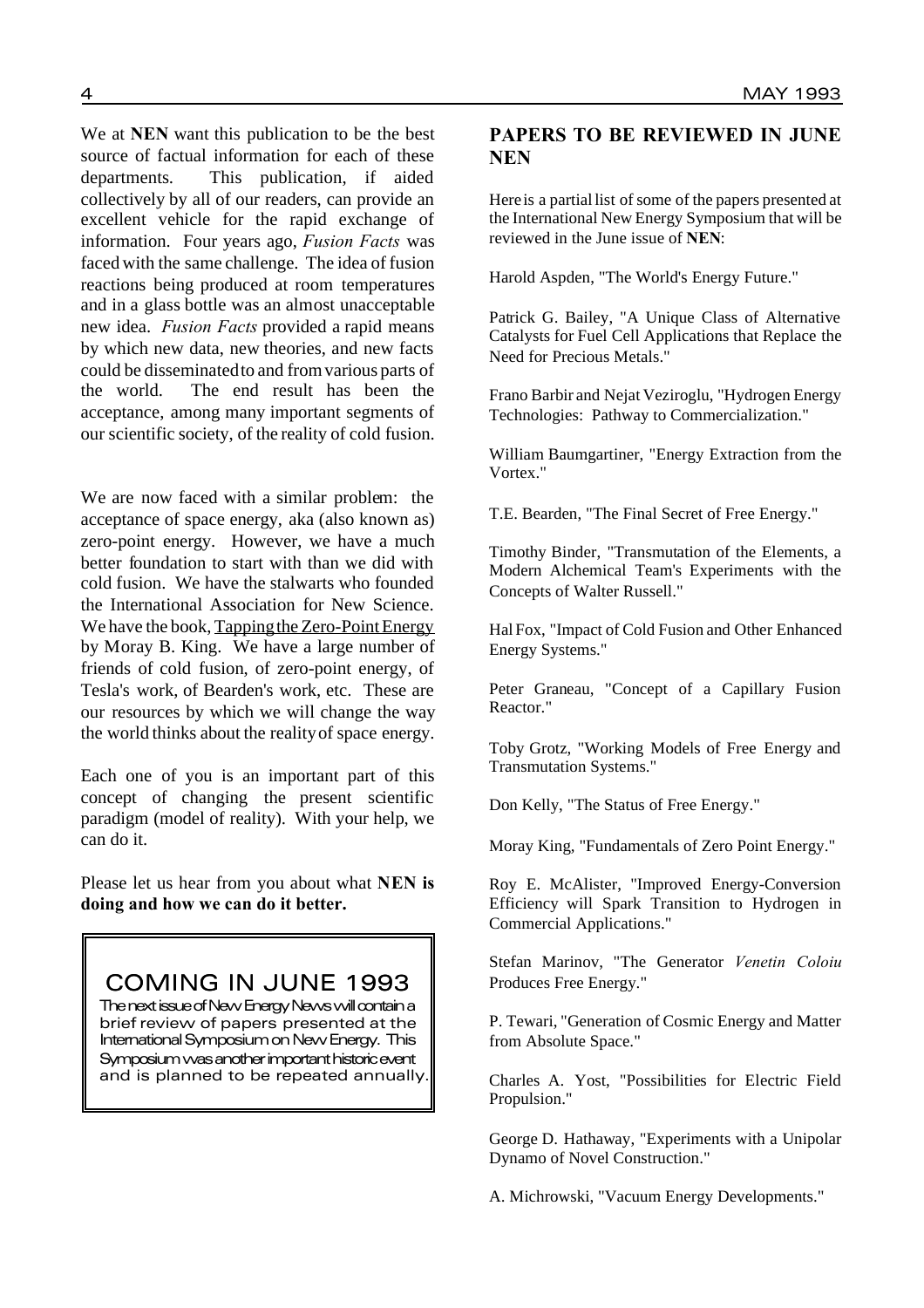# Fusion Briefings

# **FUSION / TRANSMUTATION**

Report by Chairman Timothy A. Binder

The Cold Fusion group at the retreat was chaired by Tim Binder with members being Hal Fox, Peter Graneau, Dale Pond, and WilliamBaumgartiner. The topics that were discussed was the present status of cold fusion, capillary fusion, and transmutations. Two of the group had been involved in transmutation experiments following some of the work of Walter Russell, Louis Kervran, and George Ohsawa. The outcome of the discussionwas an understanding ofthe type of transmutation that is being produced by cold fusion nuclear reactions. In addition, there was a better understanding of the scientific work that had been done leading up to capillary fusion and the strong longitudinal forces that can be exerted on matter by large electrical currents. Also, there emerged an appreciation for the work done by Walter Russell that has been essentially abandoned in the progress of science.

Our various projects were described and ideas shared. Hal Fox shared his 1,200 cold-fusion references and the newsletter covering the cold fusion research field. Fox also provided copies of *Fusion Facts* to all attendees at the retreat and at the Denver Symposium.

Two action plans developed from our meeting:

1. Dale Pond, William Baumgartiner and Tim Binder volunteered to submit articles and ideas for novel ways to consider cold fusion / transmutation from the Russell Cosmogony and Keeleywork perspective and Hal Fox volunteered to publish successful reports in *Fusion Facts* and in *NEN.*

2. Peter Graneau described his research ideas in cold fusion and volunteered the use of his \$100,000 capacitor bank for any research in transmutation / fusion that the group might want to perform. Peter also revealed his ideas on how cold fusion could be accomplished in capillary filament tubes designed to withstand the pressures generated and how to calculate the amount of energy change from electrical to mechanical (and heat) energy. Tim Binder and William Baumgartiner suggested that centripetal centrifugal aligned

capillary filament tubes be considered in tube design. Peter suggested the use of pulsed capacitor discharge in the transmutation work in place of magnetic fields.

# **NEWEST PAPERS ON COLD FUSION**

*FusionTechnology*, a journal of theAmerican Nuclear Society, under the intrepid leadership of George Miley (Univ. of Illinois, Fusion Studies Laboratory) prints cold fusion articles in each issue. In the May 1993 issue are the following articles:

1. Bruce E. Gammon (Texas A&M), "Cathode Colling by Expansion of Hydrogen in Calorimetric Tests for Cold Fusion," pp 342-345, 1 table, 11 refs.

2. Michael Bittner, Andreas Meister, Dieter Seeliger, Rainer Schwierz, and Peter Wüstner (Dresden Univ.), "Observation of D-D Fusion Neutrons During Degassing of Deuterium-loaded Palladium," pp 346- 352, 3 tables, 10 figs, 10 refs. [Due to the successful politicking against cold fusion, this is one of the few positive cold fusion papers to come from Germany.]

3. Peter L. Hagelstein (MIT), "Coherent and Semicoherent Neutron Transfer Reactions III: Phonon Frequency Shifts," pp 353-361, 49 refs. [Read between the equations unless you have a strong math background. Hagelstein is one of the world's leading cold fusion theorists. Look for more developments in cold fusion from MIT.]

# **PEER-REVIEW PROBLEMS**

Dr. Melvin H. Miles (Naval Air Warfare Center, China Lake, CA) and friends have an elegant experiment that proves that hydrogen-4 is abyproduct of the successful operation of a Pons-Fleischmann type of cold fusion electrochemical cell. The paper of Miles et al. was recently rejected by the *Journal of PhysicalChemistry*. The paper was submitted for peer review. Although this work by Miles et al. is one of the most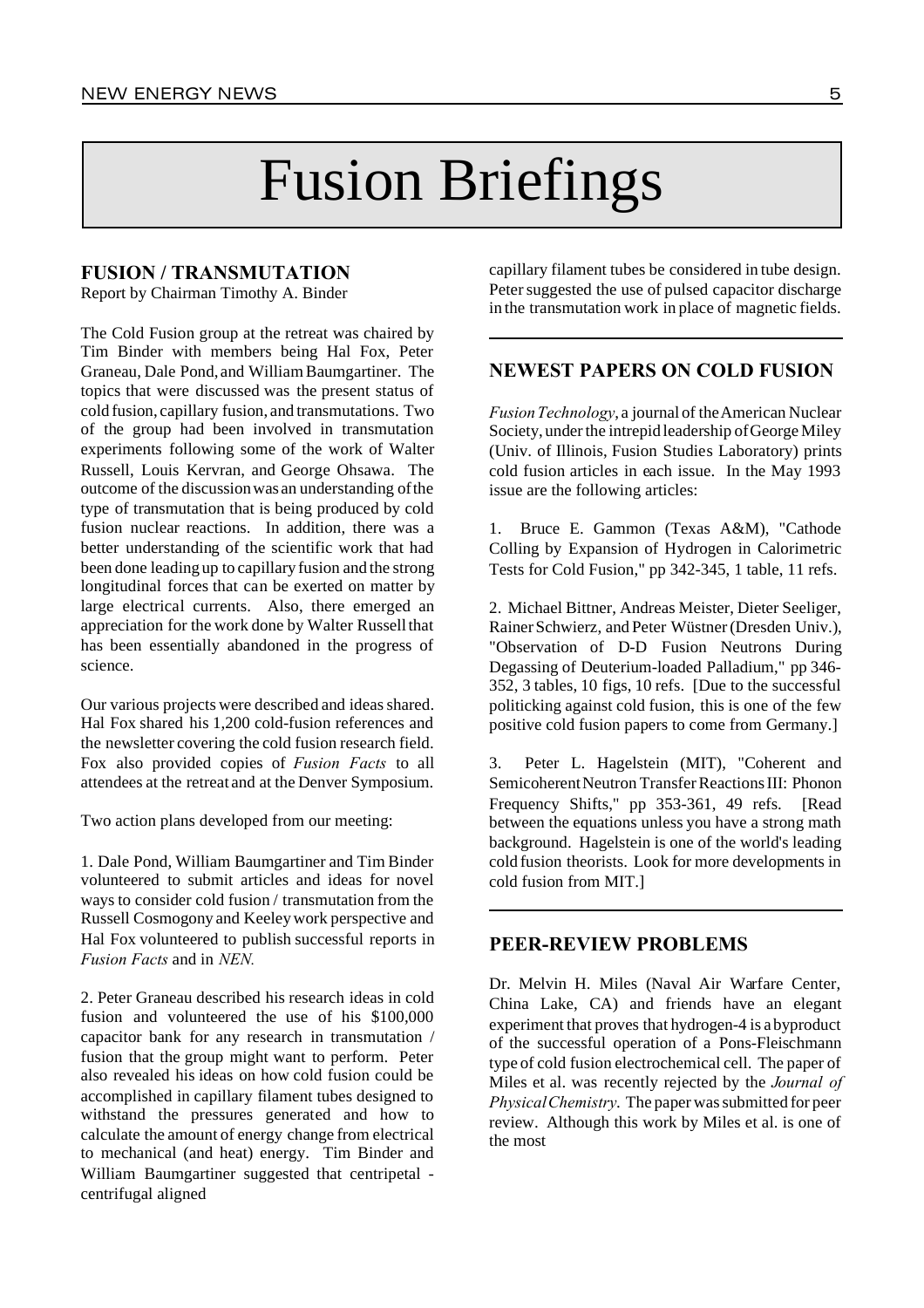important experimental works in cold fusion, three of three "peer-reviewers" made the judgement that it should not be published in the journal.

Miles writes, "...scientists in this field are being criticized for the fact that only a few journals will publish positive papers relating to anomalous effects in deuterated metals. This situation can only be corrected by the commitment of the editors of the various journals to scientific objectivity."

[Peer-review decisions should not be made for political purposes, such as the fear of loss of funding from DOE.]

# **TESTIMONY ON COLD FUSION**

As we go to press, The House Subcommittee on Energy of the House Science, Space, andTechnology Committee has scheduled a hearing to be held Wednesday, May 5, 1993. Edmund Storms, recently retired from the DOE-supportedLos Alamos National Laboratory, will present testimony and provide documents to the committee relative to the new science of cold fusion.

Most of the other speakers at the hearing represent the hot fusion community, especially the ITER (International Thermonuclear Experimental Reactor) hot fusion project. After \$20 billion spent, the hot fusioneers are still 20 years away from commercial applications. [They've been 20 years away since they started, an excellent record for consistency.]

The witnesses that are testifying before the committee include: Dr. N. Anne Davies, Associate Director for Fusion Energy, DOE; Dr. Harold Forsen, Sr. Vice President for Research and Development, Bachtel Corp.; Dr. Paul-Henri Rabut, Director of International Thermonuclear Experimental Reactor (ITER); Dr. Charles Baker, ITER U.S. Home Team Leader, Oak Ridge Nat.Labs.; Dr.Ronald C.Davidson, Director of Princeton Plasma Physics Lab.; Dr. Klaus Barkner, Associate Lab. Director of Operations, Lawrence Berkeley Lab.; Dr. Bogdan C. Maglion, Chief Scientist, Advanced Physics Corp.; and Dr. Edmund Storms, Staff (retired), Los Alamos National Lab, [also a member of the Science Advisory Board for Future Energy Applied Technology, Utah].

# **LETTER FROM SAMUEL P. FAILE**

I believe that as experimental efforts strive for more intense or powerful cold fusion effects, new phenomena will arise involving gravitron-like or antigravity effects that will demonstrate to the scientific community a need for a more fundamental comprehensive new theory.

It is suggested that techniques that might intensify the cold fusion process should be tried especially if they require only a modest investment in time and money. Non-inductive coils (active) wrapped around a cell may be worth a try.

Also tests can be tried to reveal new cold fusion phenomena, again if they require only a modest investment in time and money. One that could reveal anon-Hertzian wave feedbackmechanism would be a modified vapor tube of a Geiger-Muller counter.

Best Regards, Samuel P. Faile

# **COLD FUSION IMPACT** IN THE ENHANCED ENERGY AGE

Enthusiasm is contagious. Cold Fusion Impact in the Enhanced Energy Age is full of enthusiasm about a great discovery that has the potential to make the world a better place. For four years Hal Fox has been gathering an impressive collection of cold fusion literature. He is an authority in the subject and is now sharing with the reader his far reaching vision of all the changes that low-cost, clean, abundant energy will bring to the whole world. Written in a simple, non-technical style, Cold Fusion Impact is a clear and concise book that everyone needs to read. It is addressed to the layperson that needs to understand and be ready for the changes that will certainly come as a consequence of the commercialization of enhanced energy systems. **Also includes a extensive 1200+ entry bibliography of Cold Fusion papers andarticles, on IBM computer disk, with INFOFIND search and retrieval program.**

**Book and Disc together: \$24.95**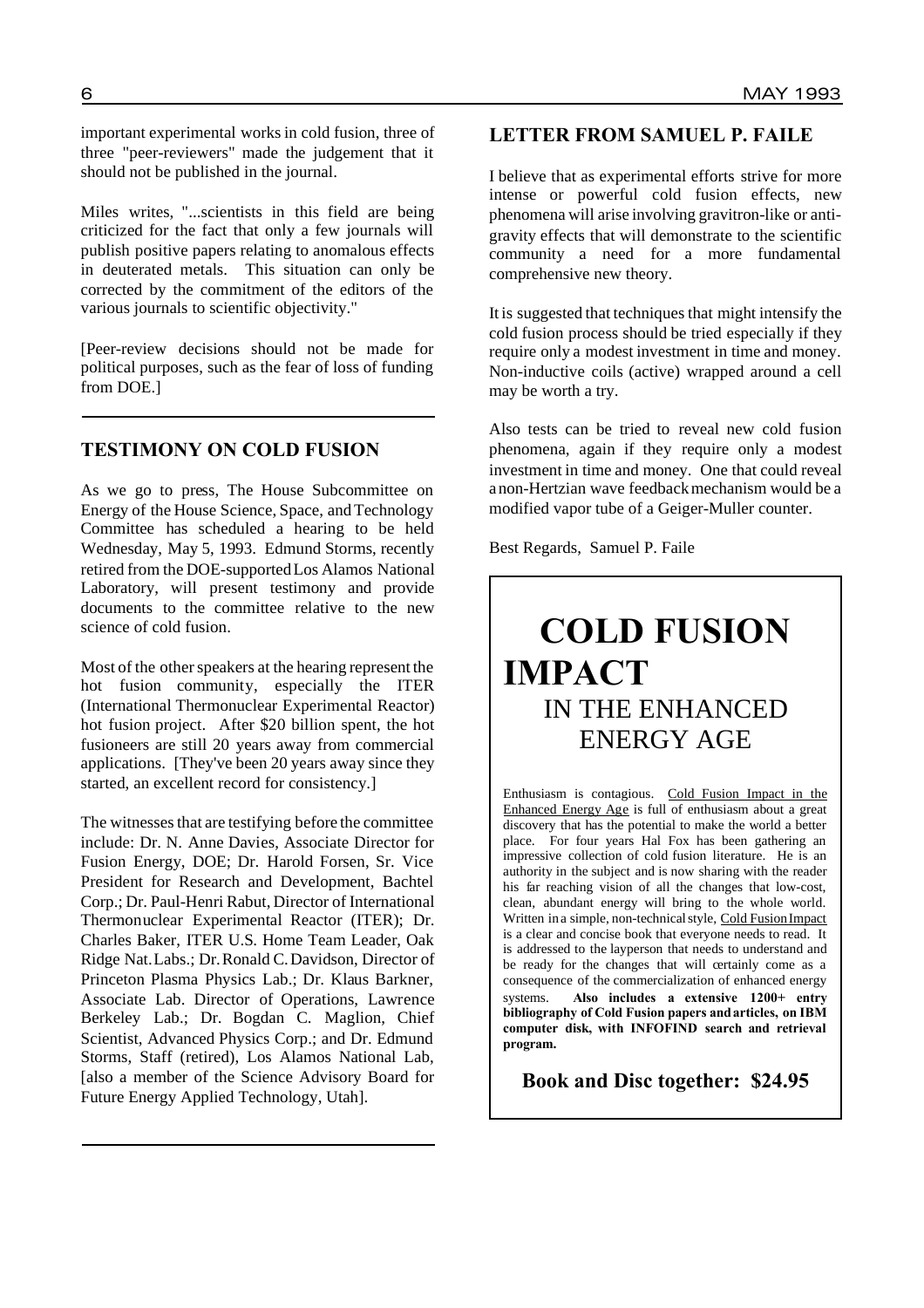# Hydrogen Energy

# **THE HYDROGEN COMMITTEE REPORT**

Report by Pat Bailey

Attending: Patrick Bailey, Frano Barbir, Roy McAlister, Maury Albertson and Marv Sager.

 $\blacksquare$  The use of hydrogen as an energy source is not well understood.

■ 2 page handout of facts should be prepared.

■ Hydrogen is very safe - very economical.

 $\blacksquare$  No one on the Hindenburg was harmed by  $H_2$  gas fire (but by a diesel fuel fire.)

#### H<sub>2</sub> Storage Options:

1. Tank Storage hydrogen gas. Use Kevlar (fiber plastic or graphite fiber) as an outer surface, allows safe  $H_2$  gas storage at 3,000 psi.

2. Carbon -  $H_2$  contained in the carbon matrix.  $H_2$  is released bylower pressure orhigher temperature. For instance, store in the roof of a car, store at night. 3. Metal Hydride - A metal matrix holds the hydride.

 $H<sub>2</sub>$  Energy Applications:

Transportation, Food Industry/Production, Appliances, Petro-chemicals, Iron Smelting.

Major Pluses:

 $H_2$  is a clean fuel.

When burned, it cleans the air of nitrous-oxides. Use in fuel cells - creates electricity and water.

### Major Minuses:

A clean non-polluting energy system is needed to produce the hydrogen gas.

#### Use in Automotive:

Tank  $H_2$  - by using a conversion kit in your car. Fuel cell - need electric motor or use an electric (battery) car, or buy a whole new car.

Farming Production: Farmers could use crop left-overs to create the hydrogen gas.

Store in conventional natural gas facilities. Byproduct is carbon, another cash crop.

Water Creation:

(It is easy to transport  $H_2$  and burn it to get  $H_2O$ ) Water creation from  $H_2$  gas is more economical than a desalinization plant.

Water can be created at remote water production facilities.

Group Objectives:

1. To provide a pollution free energy production facility.

2. Create summary review papers for public information and education.

3. Create better carbon and hydride  $H_2$  storage systems.

4. Fuel cell designs: Optimize designs that can use less pure  $H_2$ , develop catalysts to remove  $H_2$  impurities. [One method being used commercially is thin-walled Pd-Ag alloy tubes. Only  $H_2$  passes through the tubes. Ed.]

\_\_\_\_\_\_\_\_\_\_\_\_

### Short-Term Strategy and Tactics

1. Identify important data and important portions of existing papers for references.

2. Create new papers that tell the whole story, written for high school level and government officials.

3. Create press interviews.

4. Marketing: Papers, Magazines, TV shows, Science fair projects - How-to-Build-It Plans.

5. Create an accounting paper to show that the  $H<sub>2</sub>$ economy is cheaper and much more profitable than existing technologies. [Be sure to include the cost of capital.]

#### Long-Term Strategy and Tactics

1. Provide better summary papers.

2. Increase public awareness.

3. Demonstrate the  $H<sub>2</sub>$  gas station concept.

4.Create Super Natural Gas: Encourage development by gas companies and geology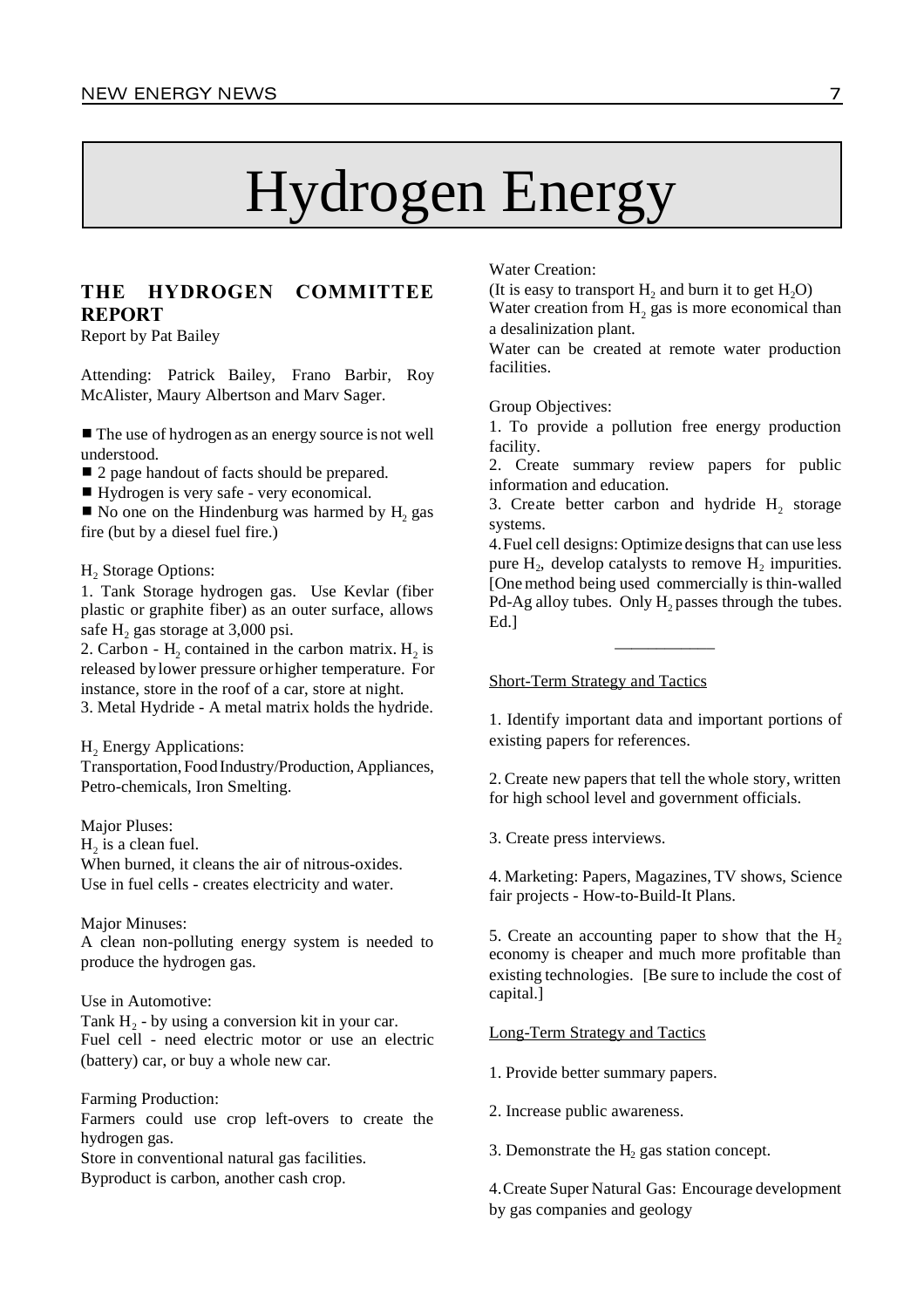departments (has to do with certain geological formations).

5. Document a plan for donating your 2nd car to an organization (like a high school) that would then refit the car for the  $H<sub>2</sub>$  economy, and then would sell or donate the  $H_2$  powered car to local or civic use. (The donated car is tax deductible at present value.)

6. Plan and have future conferences, such as "Implementing Hydrogen Energy."

7. Stayinvolved with standardization activities such as the "International Standards for Hydrogen Committee" (DC-197 committee), and the United Nations International Development Organization (in Vienna). Coordinate with the American Hydrogen Association (Roy McAlister, Pres.).

[Until another form of low-cost energy is proven, the use of hydrogen is the best approach to clean up our cities. However, hydrogen use will be limited as long as oil can be pumped out of the ground cheaper than hydrogen can be produced.]

### **WATER FUEL**

Courtesy of Stephen A. Roen

The Rudolph Gunnermann patented Water Fuel (55% water, 45% gasoline or diesel) is being tested by a major European automotive manufacturer. Gunnermann's absence from the U.S. has delayed the planned "Clean-Air Rally" for A-55 fueled autos and autos using normal gasoline. However, representatives of the *Oil Market Listener*(our source for thisstory) have been promised a two-week driving test in May. The use of A-55 requires that a catalyst be added to the engine, but the pollution output is considerable reduced, says the inventor.

# **ULTIMATE SOLUTION FOR MAKING HYDROGEN?**

Courtesy of Mike Guss, Hong Kong

The *Far Eastern Economic Review* (Dec 10, 1992, page 62) reports that Chinese scientists have made a breakthrough in the production of hydrogen from water. The technique uses neodymium as a catalyst. Sunlight is used to trigger the reaction. The article relates that the Chinese scientists involved are very tight-lipped about commenting

further on their work. This may be an improved method of using solar power to provide hydrogen.

# **O N - D E M A N D H Y D R O G E N GENERATOR**

Courtesy of Mark Goldes

The patented on-demand hydrogen generator is an autoelectrolytic hydrogen generation system consisting of one or more similar cells immersed in salt water. A galvanic arrangement of aluminum and magnesium plates is employed as the anode, and stainless steel is employed as the cathode. A voltage develops between anode and cathode (as would be expected of dissimilar materials in a battery.) The combination of anode, cathode, and sea water as the electrolyte, causes current flow and the result produces hydrogen on demand by electrolytic action atthe cathode. Additional hydrogen can be developed by electrochemical reaction at the anode. The system caneven develop surplus electric energy which can be used to produce hydrogen by an optional additional conventional electrolysis cell.

This invention represents a breakthrough in the production of hydrogen, its distribution, utilization, and safe natural storage. The hydrogen is stored in the sea water (or locally-made salt water) until the hydrogen is required. This hydrogen co-generator produces only the amount of hydrogen demanded by the throttle setting of the boat (or other vehicle) engine. This system provides strong competition for the hazardous pressurized and expensive cryogenic or hydride systems now used.

Thehydrogen produced is 99.8% pure. **The quantity of hydrogen generated is about four times the amount that would be expected from textbook calculations. The fact that more hydrogen is produced than would normally be anticipated has been firmly establishedby independentlaboratory tests and is mentioned in the most recent patent as a "principal and very important part of the invention."**

[It will be interesting to learn if the extra production comes from the energy stored as chemical energy in the aluminumand magnesium plates. These plates do have to be reconstituted. The process for reconstituting the plates may provide the energy that provides the additional hydrogen.]

For more information, please write or fax NEN.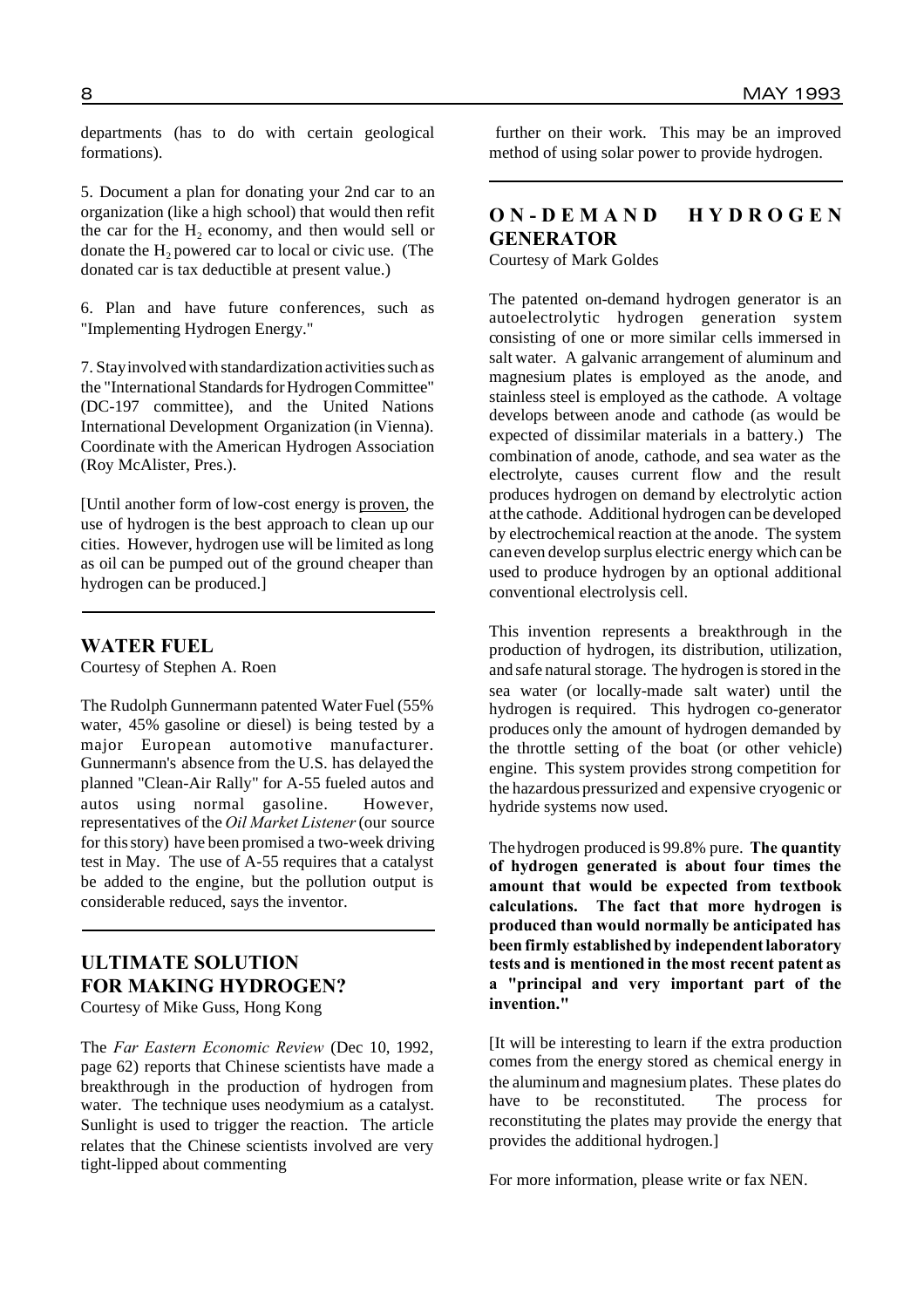# *Rotating Space-Energy Machines*

# **ROTATING SPACE-ENERGY MACHINES COMMITTEE**

Report by Evelyn Reed

Attending: Moray King, Troy and Evelyn Reed, Stephan Marinov, Paramahamsa Tewari, Harold Aspden, Brian O'Leary and Henry Montief.

Goal: Create a free running over-unity machine for experimental replication by the scientific community at large.

#### Candidate Machines:

■ Reed Magnetic Motor - not yet ready for disclosure

 $\blacksquare$  Tewari N-machine - might be free running within 6 months by adding low-voltage electronic circuitry to transpose d.c. output to a.c. input.

 $\blacksquare$  Marinov - predicted his machine will be free running and ready for complete open disclosure by June. Good Prospect!

■ Aspden - his U.S. patent  $#4,975,608$  (1990) is very similar to Adams motor. Adams wishes massive replication of his technology. Troy Reed felt he could replicate the Adams motor within two weeks and improve it if necessary. The motor / generator must be free running before any type of public announcement would be made. If successful, the Reed version of Adam's motor would be documented on computer CAD and plans would be immediately shared. Troy would then help others who also wish to replicate the Adams motor.

Harold Aspden suggested that his patent provides theoretical explanation of Adam's motor.

If the replication of a free-running device is successful, the scientific community will have **THE experiment** that is necessary to cause scientists to shift the paradigm. ["shift the paradigm"  $=$  replace the model. The scientists' new model will have to accept the reality of space energy (zeropoint energy).]

#### **HIGH-CURRENT ELECTRICAL BRUSHES** Courtesy of Mark Goldes

A new type of electrical brush and its method of manufacture has been developed and tested against standard brushes. One of the major problems in the RSEMs (Nmachines) is that the voltage generated is low (1 to 3 volts) and, therefore, current output from

themachines must be high to generate commercial amounts of electrical power.

Instandard brushes the constriction of the current flow lines causes an excess resistance. To reduce this resistance requires added pressure and therefore, additional friction betweenthe brush and the commutator. In this invention the contactsurface is achieved by the useof very smalldiameter fibers. Tests using fibers of copper, gold, niobium, platinum, and silver have been made. In addition, the funding institution developed suitable manufacturing techniques. The most favorable test results were made with a brush pressure of several thousand Newtons per square meter, a copper rotor with a gold-carbon surface treatment, and a moist argon atmosphere. The total losses about 0.1 watts per ampere per brush. Further work is contemplated to use low-cost materials and ambient air atmosphere.

[For those of you involved in building or developing rotating space-energy machines, this brush technology can solve one of your biggest problems. Please write to NEN for further information.]

#### **INFORMATION NEEDED**

There are a relatively large number of rotating over-unity machines. Many of them have been patented. Some of them run at 110% output power. The inventor of such a machine can calculate howmany dollars would be saved in theworld if only people would use his/her improved device. By contrast, the Tewari machine appears to produce 3 kW for 1Kw of input. **NEN** believesthat there are only a few basic types of rotating over-unity machines. It is our desire to obtain as much information as our readers are willing to provide so that these machines can be classified and explained.

There are at least two basic theories that may be used to explainthe observedeffects of rotatingover-unity machines. In both cases, the ultimate source of energy isthe tapping of the structure of space. One case is the Tewari machine which rotates coils and produces low-voltage electrical energy. The second case are machines that use high voltage and various types of commutators (often with corona discharges.) It is proposed that at least some of these overunity, high-voltage machines can be explained on the basis of the production and dissolution of high-density charge clusters. (See the Shoulders patent under **PATENTS** in this issue.)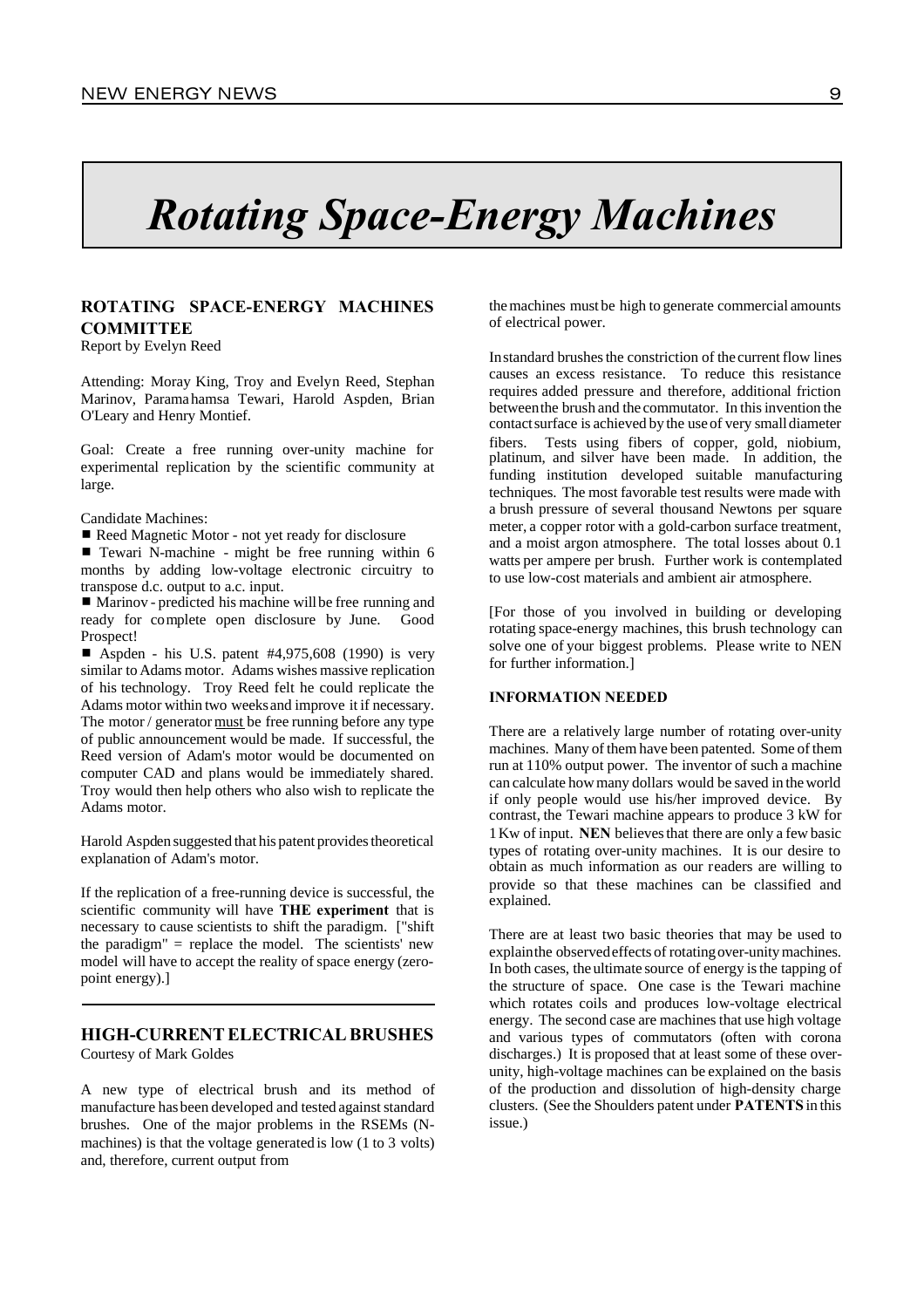# **Solid-State Space-Energy Generators**

# **S O L I D - S T A T E S P A C E - E N E R G Y GENERATOR**

Committee Report by Toby Grotz

**Based on the reported past achievements of a number of inventors**, whose devices have a number of common features, and whose operation has been well documented, Solid-State Space Energy Generators have achieved proof of principle. These devices have achieved outputs as high as 600 watts with energy densities measuring one half million watts per pound.

The basic need in the development of the SSSEGs is to define the cause of the intermittent operation of the most promising device, the Sweet VTA. This device outputs over 600 watts with only 300 microwatts of input stimulation yielding a power amplification of over 2 million. [Has anyone personally measured the operation of the Sweet VTA? If so, please write to us. -Ed.]

Theories about the operation of such devices need to be developed. The research and design will focus around bifilar and non-inductive coil winding techniques, properties of magnetic fields that are not well understood. A repository of relevant theoretical papers is also planned. [NEN will try to identify and summarize the operation of SSSEGs. Please help by sending information, especially for patented devices.]

# **RESULTS OF DONALD KELLY'S DROP TESTS**

This electromagnetic drop test plate contains sixteen small electromagnets, and weighs 2 pounds 14.8 ounces excluding the electrical leads to the parallel circuit electromagnets. A total of twenty test drops were made for this plate, the average drop times (digital counts)were 084 forthe unenergizedplate and 112 for the energized plate. The relative drop times in digital form are a clear indication that an electrical flow (EMF) into multiple, small electromagnets is causing a reaction against gravity. The energized test plate fell at approximately 25% slower drop time compared to the unenergized test plate, as indicated. This is the

second test of its kind, and supports the findings of the earlier E/M drop test.

Another test was made, the first in a series of allelectric field to Gravity drop tests. The total weight of this drop test plate is about one pound, excluding the electrical leads which supply the EMF to the flat, Hooper type electrical windings, which are in a full series connection.

Twenty test drops were also performed then. The relative drop times in digital form (118 for unenergized and 135 for energized) are an indication that an electric flow (EMF) into a flat, Hooper type of continuous coil causes a reaction against gravity. The energized test plate fell at approximately 13% slower drop time compared to the unenergized test plate.

In addition, it is now clearly seen that the two E/M drop test plates receive the anti-gravity support of the all-electric field, in addition to the basic E/M field reaction.

--Donald Kelly

# **PATENTS**

### **ELECTRIC/MAGNETIC MOTOR**

George Fred Bode, "Electric Motor Utilizing Permanent Magnets," US 3,895,245, granted 15 July 1975, filed 23 May 1974, 5 claims, 11 figures.

Invention Abstract: An electric motor is composed of two counter-rotating discs having intermeshing gearing and each carrying a plurality of permanent magnets radially arranged with the same poles at the periphery of both discs. A shield of magnetic material is provided at one side extending partly around the periphery of each of the discs and into substantially the bite of the discs. An electromagnet is arranged with one pole adjacent the bite of the discs, with means to energize the electromagnet as each of the permanent magnets reaches the bite of the discs to create a field of such polarity as to make the magnetic poles of the adjacent permanent magnets move away from the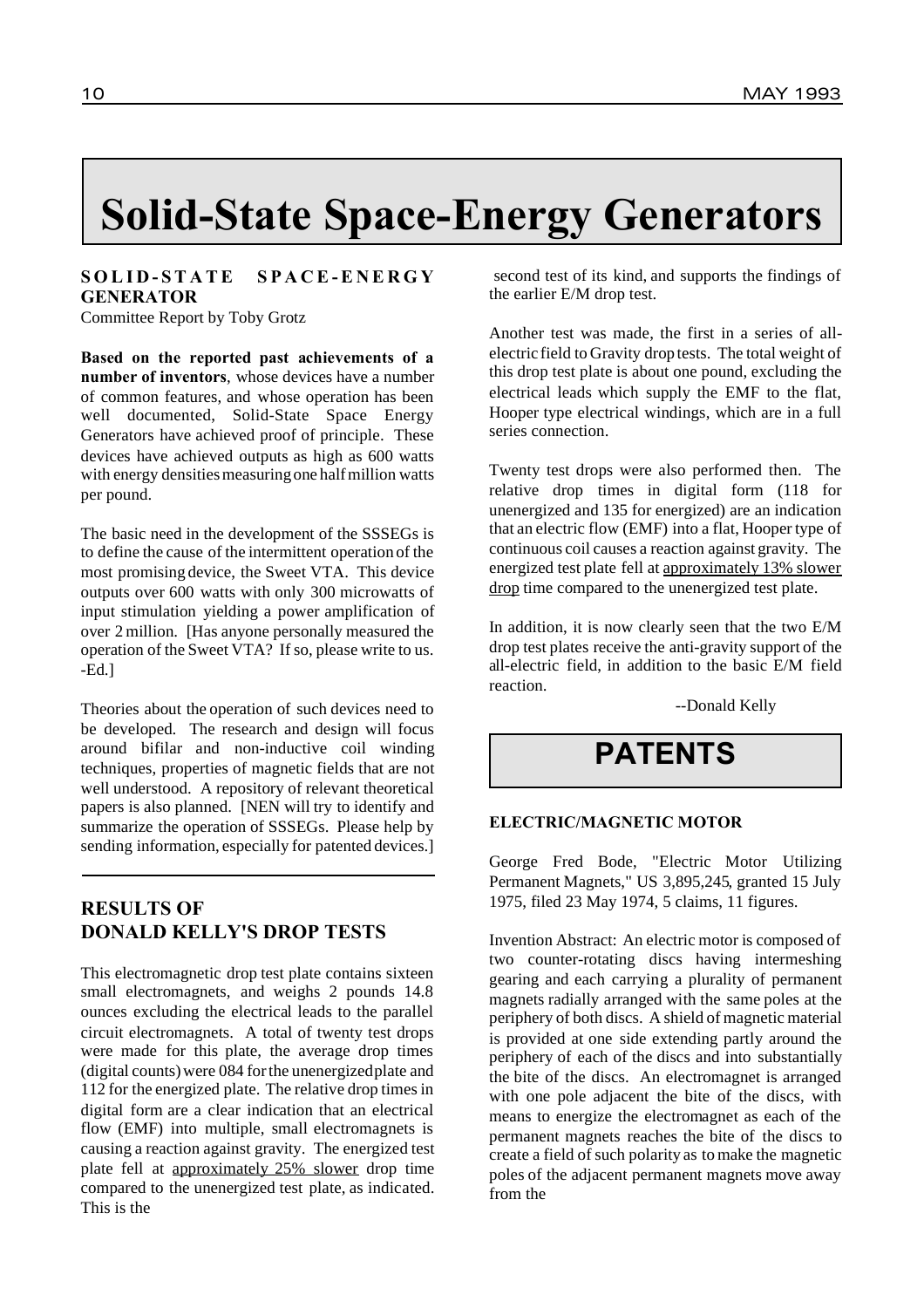bite of the discsin the direction away from the shield, utilizing the combined forces of the electromagnetic force and the repelling force ofthe permanent magnets to effect rotation.

#### **SOLID-STATE ENERGY CONVERSION**

Kenneth R. Shoulders, "Energy Conversion Using HighCharge Density," US 5,018,180, granted 21 May 1991, filed 3 May 1989, 42 claims, 97 drawings.

Invention Abstract: Disclosed are apparatus and method for obtaining energy from high electrical charge density entities. The energy may be received by the conductorof a traveling wave device positioned along the path which the propagating entities follow. Multiple traveling wave devices may be combined. Energy output from a traveling wave device may also be directed to the generation of a subsequent such entity. Thermal energy may also be obtained from an EV.

#### EDITORS' COMMENTS

On page 68 and 69 of the patent "Energy Converters" are discussed as an embodiment of the invention. The following comment is made: "With the input pulse length reduced to 5 ns, for example, the corrected energy conversion factor becomes  $(16/5)/30 = 96$  [sic, it should be x 30]. That is to say, with the input pulse length reduced as noted, energy available at the output of the helix of the traveling wave tube is ninety-six times the energy input to the traveling wave tube, in addition to the energy consumed within the traveling wave tube and the energy available in the form of collected particles at the collector electrode. ... The EV is a mechanism fortapping a source of energy and providing that energy for conversion to usable electrical form. ... In any event, energy is provided to the traveling wave output conductor, and the **ultimate source of this energy appears to be the zero-point radiation of the vacuum continuum."**

# **THERMOELECTRIC DEVICE**

Harold Aspden, "Thermoelectric Energy Conversion," US 5,065,085, granted 12 Nov. 1991, filed 31 Oct. 1989, 15 claims, 1 drawing.

Invention Abstract: A thermoelectric energy converter incorporates thermocouples in a circuit carrying A.C. current via capacitors which provide

electrical coupling but obstruct heat transfer between hot and cold junctions. The cyclic current oscillations through the capacitors are diverted by special circuits so asto be rendered asymmetric ascurrent oscillations throughthe thermoelectric junctions. One such circuit includes the use of a diode configuration regulating current flow through different thermoelectric junctions spaced apart in the thermal gradient. Another involves the action of a unidirectional magnetic field having a polarizing effect on a three-metal thermoelectric junction.

# **HOW TO: FROM AN EXPERT**

Several participants at the International Symposium on New Energy (Denver, Colorado, April 16-18, 1993) indicated reluctance to seek patent protection, fearing that official U.S. secrecy orders may be imposed to block the disclosure of their inventions. One speaker urged open and free disclosure of inventions on the groundsthat patents were, in general, worthless paper documentation which did not justify the risk of being blocked by unwarranted restrictions.

Dr Harold Aspden, a correspondent for *Fusion Facts*, who is also an European Patent agent, spoke against this position. He suggested that where an inventor **is under no work obligation to his employer or a funding body, whether a corporation, government or university**; then, upon deciding to disclose the invention, for example at a future symposium\*, the inventor could secure a U.S. Post Office certification of mailing the patent application to the U.S. Patent Office on the same day. This way the rights to apply for foreign patents would not be lost, as there would be no prior disclosure before the official patent filing date and a secrecy restriction would be difficult to implement in such circumstances.

From discussion with Dr. Aspden following the meeting, he said that if the inventor were to explain in his filing letter to the patent office that the filing was made just in advance of U.S. disclosure at the symposium in order to safeguard his position for foreign filing, then the officials in the Patent Office would find it appropriate only to impose a standard restriction on premature foreign filing for a period well within the grace period provided by international treaty.

[\*Plan to hand out about 100 copies of your paper to attendees at the Symposium to discourage unwarranted secrecy classification.]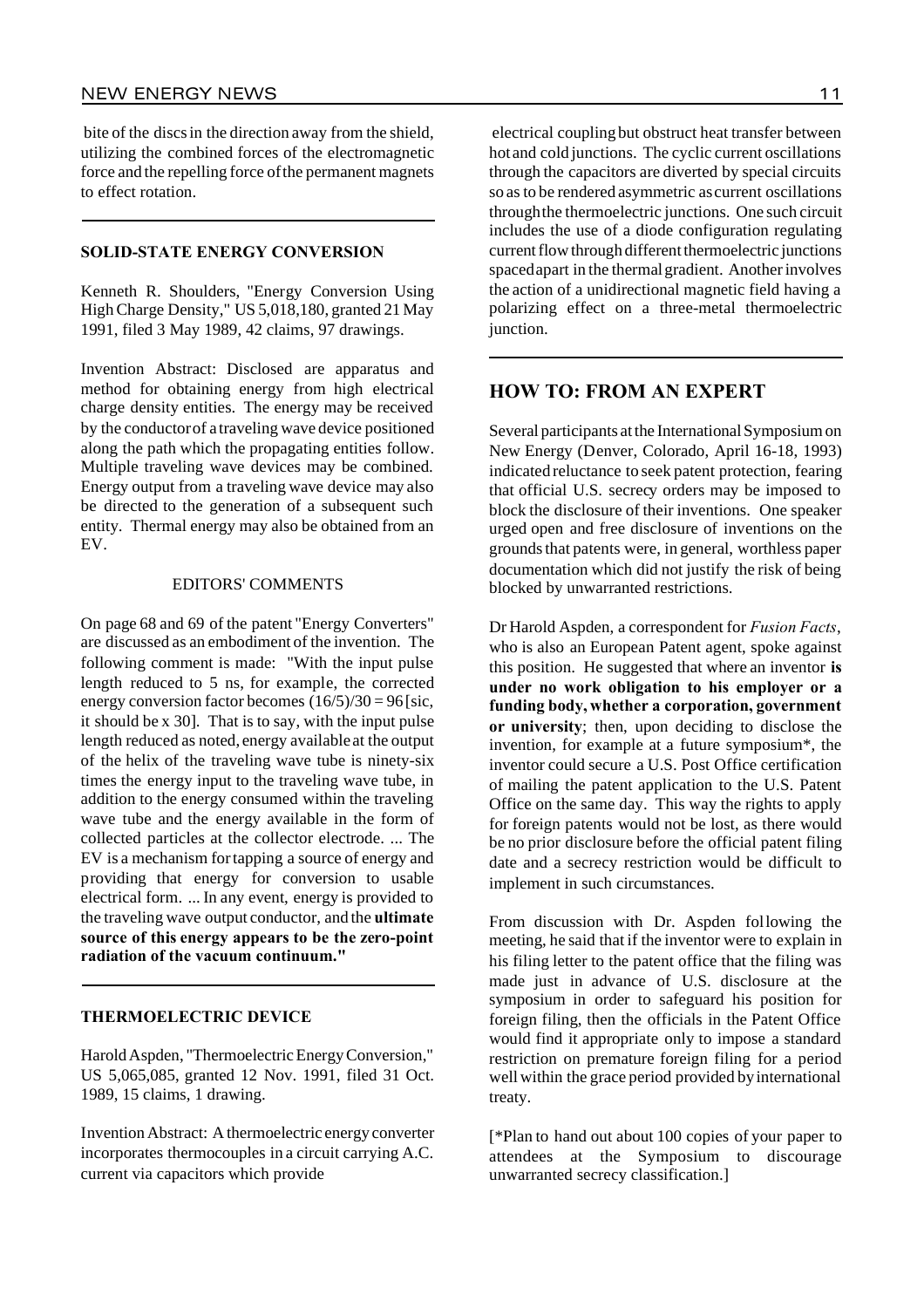# EDITORIAL

# **NEW ENERGY, WHERE DO WE START?**

The gathering of over 20 of the world's top scientists, inventors, and writers at the April 14-16, 1993 retreat was an historic first in seeking new alternative energy sources. The following International Symposium on New Energy held in Denver April 16-18, 1993 provided additional information. We start with greatly improved communications, which started with the retreat and will continue with this publication.

What are the best candidate new energy (clean, nonpolluting) systems? **Hydrogen** isthe only technology that can be adopted immediately. Hydrogen can be easily produced from water by the use of energy, **however, if that energy comesfrom the burning of fossil fuels, then the use of hydrogen is not nonpolluting.** NEN welcomes information about solarproduction and other non-polluting waysof producing hydrogen.

The Tewari **Rotating Space Energy Machine** is reportedly producing three kilowatts of electrical power (at about 3 volts) for one kilowatt of input power. Can we look for commercialization of the Tewari machine? P. Tewari says "Yes." Handling the commutation of high amperage,low-voltage electrical current and the transformation of that current into standard power grid voltage and frequency is a problem that will be resolved within six months.

**Cold Fusion** devices are proliferating in the laboratory. Heat output of over five times the power of the electrical input is being achieved. Over \$50 million has been allocated for further cold fusion research and development over the next five years (most of it by Japanese government and industry.) The staff of NEN is closely linked with the staff of *Fusion Facts* and will bring you the latest information on the commercial potential of cold fusion developments.

**Solid-State Space-Energy Generators** are being proposed but, as yet, not delivered. One of the most promising of the SSSEG devices is based on a U.S. patent (5,018,180) where Ken Shoulders is the inventor. Hal Puthoff et al. have also been awarded a U.S. patent which may develop into a commercial device that will tap space energy (aka

zero-point energy) to produce clean, inexpensive energy. NEN will welcome the latest reports on all working SSSEG devices.

Developments are occurring rapidly and NEN will get the latest information to you in the shortest possible time. **Send us facts.** The staff at NEN will listen to (but probably not publish) rumors or promisesof what is expected to occur "within six months." Facts and the communication of facts will be the topics for the future NEN monthly newsletters. **We welcome your factualwords and pictures.** Send themto NEN,P.O. Box 58639, Salt Lake City, UT 84158 or fax to 801- 583-6245. [Hal Fox, Editor]

**ARTICLES** 

# **QUATERNION ALGEBRA** By Hal Fox

In the field of space energy the name of Thomas E. Bearden is often cited. Tom Bearden is a retired military tactician (Lt. Colonel), a nuclear engineer (Georgia Tech.), war games analyst, with a degree in math (Northeast Louisiana Univ.) He is well known for his many papers that attempt to extend the understanding of difficult concepts in energy, hyperspace, UFOs, parapsychology, and paranormal phenomena.

Although there seem to be few who appear to thoroughly understand his interpretations of physical phenomena, he seems to be often cited and less often understood. From reading several of his papers, I am impressed with his knowledge of the references he cites, lessimpressed with his conclusions. However, he must be credited with the ability to capture the attention of those of us who are struggling to understand some of the scientific conceptsinvolved in space energy. In particular, I am indebted to Tom Bearden for introducing me to the concept that James Clerk Maxwell had a more complete mathematical description of electromagnetism than those that were later provided to us by Heavisideand Gibbs. Maxwell expressed his understanding of electromagnetism by using quaternion algebra whereas his contributions weremodifiedand expressed in equations using vector algebra (which has been much more widely accepted by mathematical physicists.) The purpose of this paper is to acquaint the reader with the invention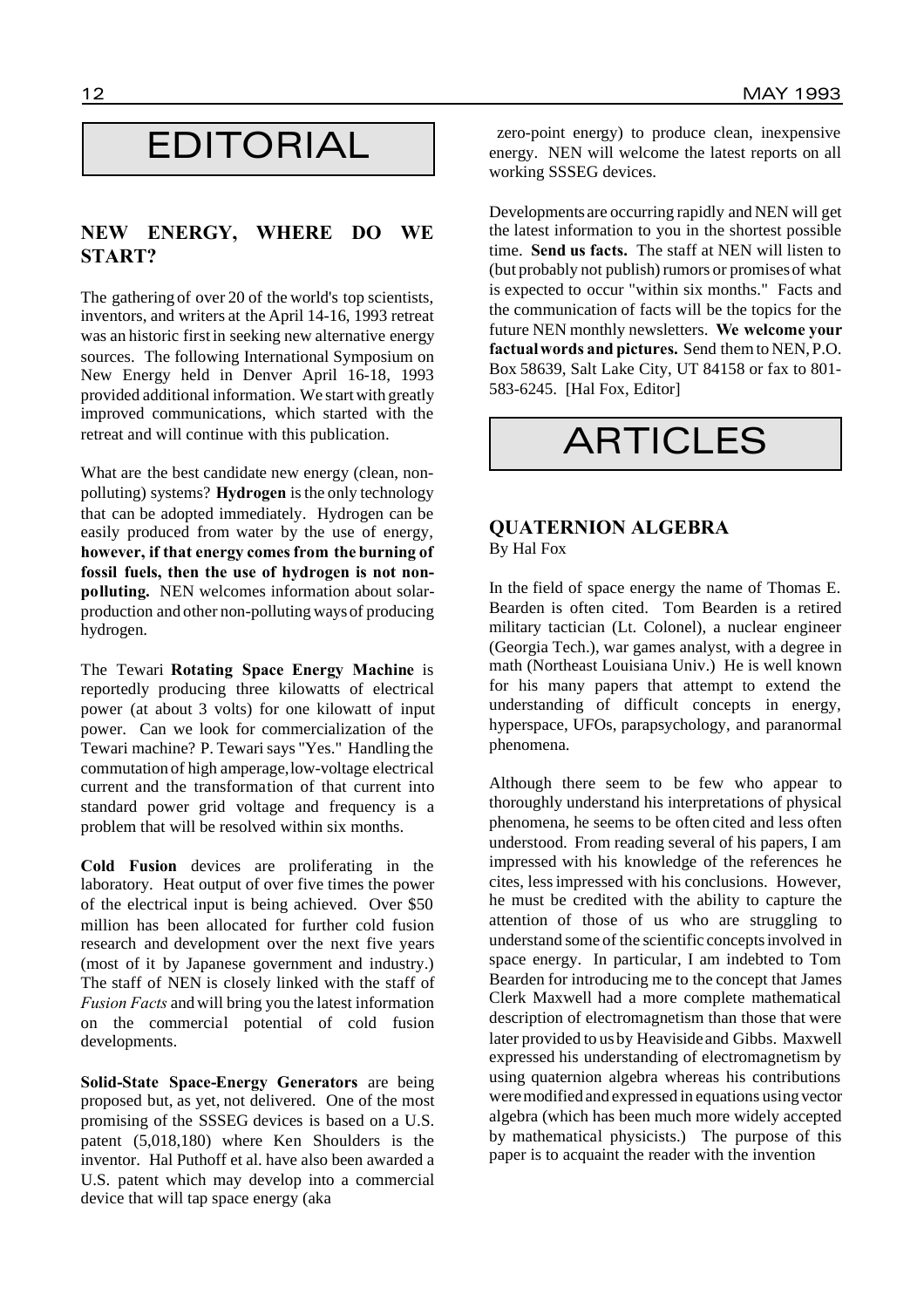and development of quaternion algebra and compare it with the better known vector algebra.

Sir William Rowan Hamilton (1805 - 1865) was an Irish linguist, lover of the classics, and mathematician who specialized in dynamics and optics. His contribution to equations ofmotion that expressed the duality between the compo-nents of momentum and position-determining coordinates was not fully appreciated for 100 years. Now this concept is embedded in quantum mechanics. In 1835 he made his discoveryof quaternions. Quaternions are ordered sets of four ordinary numbers that satisfy special laws of equality, addition, and subtraction. **Quaternions are especially useful to express magnitude and direction of quantities in three-dimensional space.** Earlier, Hamilton had worked to put algebra on an axiomatic foundation as had been donewith geometry. He was familiar with the geometry of complex numbers  $(a + bi, where i is the square root of -1)$  and how these numbers could be related to vector rotation in aplane. He desired to develop a similar concept for three-dimensional space.

For several years Hamilton struggled to solve this three-dimensional problem by the use of triplets. After several years, onOctober 16, 1843, the solution came to him suddenly while walking to Dublin along the Royal Canal. He was so excited about this discovery that he carved the fundamental formulas of quaternions into the stonework of Brougham Bridge:  $i^2 = j^2 = k^2 = ijk = -1$ . His development of quaternions, as the name indicates, is based on the use of quadruplets rather than triplets. The choice of quadruplets can be explained: while doublets can be used in the plane, moving into 3-space adds two more numbers to determineboth theadditional direction and also the tilt or orientation of the plane itself. Other equalities in quaternion algebra are: ij = k, ji = -k, jk  $=$  i,  $ki = -i$ ,  $ki = j$ , and  $ik = -j$ . The quaternion hypercomplex number is expressed, in general, by  $a + bi +$  $c_j + dk$  (a, b, c, & d are real numbers.) The sum of two quaternions is defined as follows:  $(a + bi + cj + j)$  $dk$ ) + (a' + b'i + c'j + d'k) = (a + a') + (b + b')i + (c +  $c'$ ) $j + (d + d')$ k. According to an article in my 1974 Britannica (Volume 1, page 775) certain laws of arithmetic are satisfied, and subtraction and division (except by zero) are possible. An important fact is that **any polynomial equation with quaternion coefficients has a quaternion root.** The same article states, **"For many years quaternions were widely used in solving physical problems."**

The big modification in algebras, by Hamilton's quaternions, was that multiplications is no longer commutative (in other words b a is not longer  $=$  to ab.) For the rest of his 22 years of life, Hamilton developed the algebra of quaternions. This work was published posthumously in 1866 under the title, The Elements of Quaternions. Hamilton firmly believed that quaternions were especially useful in expressing and solving problems in applied mathematics. Later, however, a simplified version developed by J. Williard Gibbs become adopted by mathematical physicists. Gibbs version is known to us as vector analysis.

James Clerk Maxwell (1831 - 1879) is best remembered for his Treatise on Electricity and Magnetism(1873)which included over 200 equations expressed in quaternion algebra. Although we talk aboutMaxwell's equations, mostofus havenever seen Maxwell's equations. We have been trained on a simplified version developed by Heaviside and Gibbs wherethe same fundamental concepts are expressed in vector algebra. The important point made by Bearden and others is that some important concepts advanced by Maxwell were lost by being expressed in a more simplified form (using vector algebra) by Heaviside and Gibbs. That is the concept that I will attempt to explore. Not being a noted mathematician, I will be seeking help from skilled mathematicians. Mathematically-skilled readers, please help. Here is the first question: "Is it true that if I expressed a physical motion and position in quaternions, that I would not be so concerned by the Heisenberg uncertainty principle?" In other words, does a quaternion expression of the motion and position of a particle handle the concept of increased accuracy in the determination of both velocity and position? If Heisenberghad been using quarternion algebrawould he have had the same need to invent the uncertainty principle? Stay tuned.

# **LETTERS TO THE EDITOR**

#### Retreat Members

IANS International Symposium of New Energy April 14-16 and 16-18, 1993

Toby and I would like to add our thanks to that of IANS in expressing our deep appreciation for your contributions, what you have done, and what we all have accomplished. We feel that what we have begun at the ISNE Retreat and Conference is a very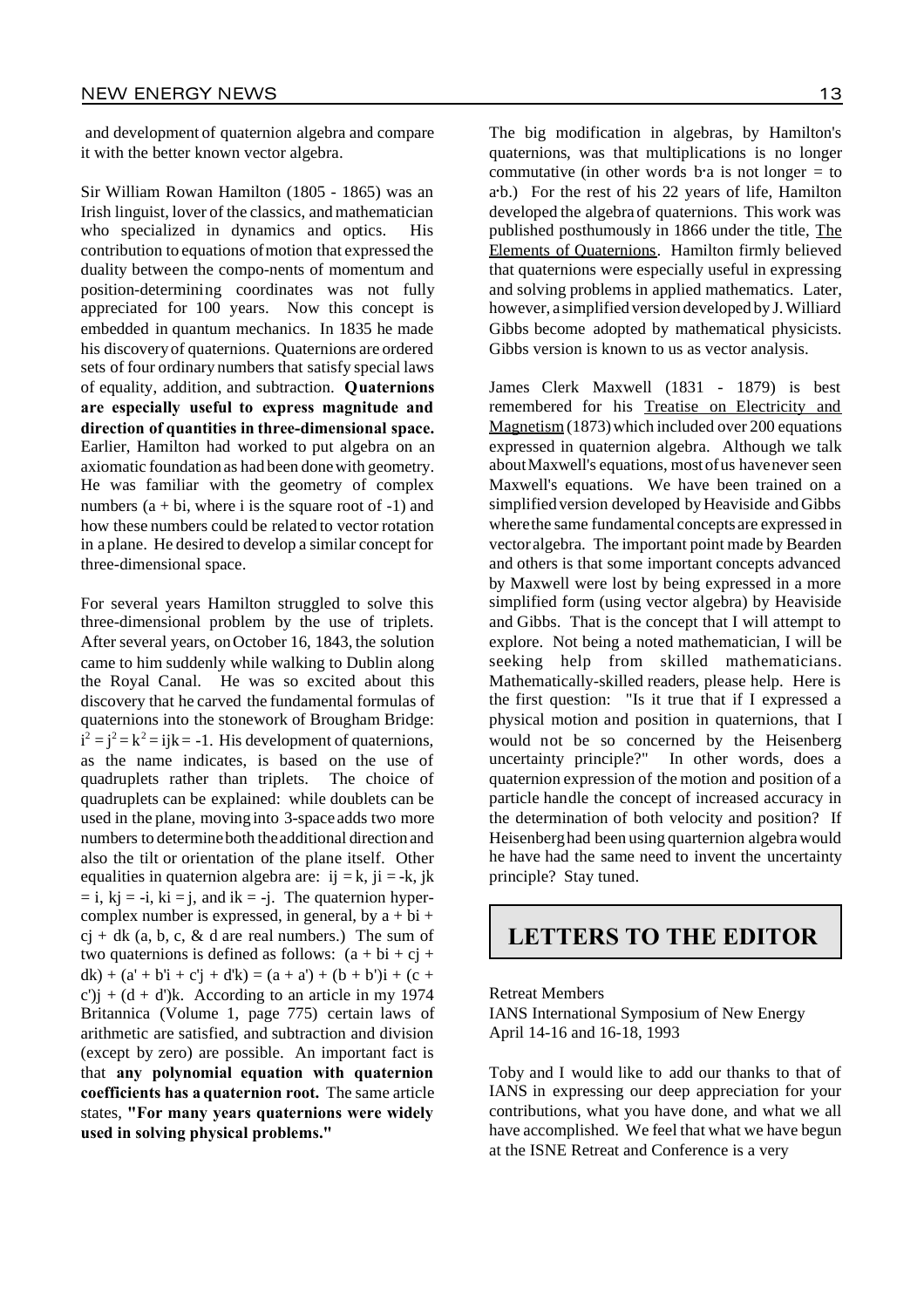big step in the continuation of the positive advancement of mankind.

We also would like to formally thank the entire IANS staff of Maurice Albertson, Carol Wagner, Karen Mohler, Robert Siblerud, and Brian O'Leary; as well as the remainder of the conference Steering Committee, Harry Braun and Moray King, for their dedication and contributions that made the International Symposium on New Energy possible, eventful, and successful.

It is up to each of us to carry forth the profound sense of networking and support that we have developed at the Retreat. We stand ready to assist you in any way that we can to forward your work, network with other researchers, and report your results. Our vision is a cooperative network of dedicated researchers that work together with high integrity to create a better future with a win-win attitude and philosophy.

We also want to again remind you of the creation of the Institute for New Energy and its newsletter. Membership is \$25 per year, or \$40 per year for joining both the INE and the IANS. Also, it was announced at the Conference Luncheon that the 2nd International Symposium for New Energy will be held again in Denver in 1994, probablysometime in May to July, so please begin to think of what experimental results and major breakthroughs you can request, create, and report then.

Together we can do anything. Let's just do it.

Sincerely,

Patrick Bailey and Toby Grotz

# **WANTED: FOR FUTURE ISSUES OF NEN**

INTERNATIONAL CORRESPONDENTS. **NEN** is designed to be an international English-language newsletter for new energy developments. We need to hear from our friends abroad. NEN will pay the postage for overseas mailings to those international friends who submit a monthly energy news item to be published in NEN.

REPORTS WITH DATA & PICTURES: Please send experimental data and/or black & white glossy photographs of devices or experimental equipment. Pictures of principal workers are also requested.

TECHNICAL PAPERS FOR NEJ: In the near future INE expects to publish the *New Energy Journal*. Please submit titles, authors, and abstracts for papers you plan to write. If you have a paper that is already written please send us a copy. The journal editor will be responsible for sending papers for peer review. You will be given the names of those who review your paper. In some cases, in the interest of getting important informationout quickly, the editor may use a special **urgent** peer-reviewprocedure. The NEJ will do its best to publish quality technical papers on both theory and experimentalresults within threemonths of submission of the papers. Papers on cold fusion will be published. The NEJ will permit NEN to publish abstracts as soon as papers are accepted. The combination of these two publications will assure rapid communication of important new energy concepts.

MAILING LISTS: Please help us expand our mailing list. If you publish or subscribe to another energy newsletter, please help us obtain copies of potential new subscribers. We will be pleased to exchange mailing lists with other non-profit organizations and/or other energy- or environment-related publications.

NEN PUBLISHING POLICY: NEN publishes facts, theory, experimental data, patents, reports on conferences, short letters to the editor, and short editorials. The primary purpose is to communicate the facts about alternative energy systems that will be environmentallybenign. [Information within brackets are editorial comments.] NEN seeks to exchange information with other publications. Rights to reprint NEN information is usually granted upon request provided NEN is cited asthe source. The NEN source text uses the Word Perfect (t.m.) word processor.

NEN DATABASE: NEN is building a database of patents,books, published technical articles, and copies of referenced papers that are closely related to the NEN departments. Contributions to the database are gratefully received. Only new energy related articles are sought. Dowsing, UFO's, channeling, and politics are not NEN topics. News of political action in support of alternative energy are acceptable. If funds are available, the NEN database will be made available on computer media, through modem access, or by other modern means of communication.

**DONATIONSACCEPTED:** Donations of funds for the printing of NEN and for gathering a modern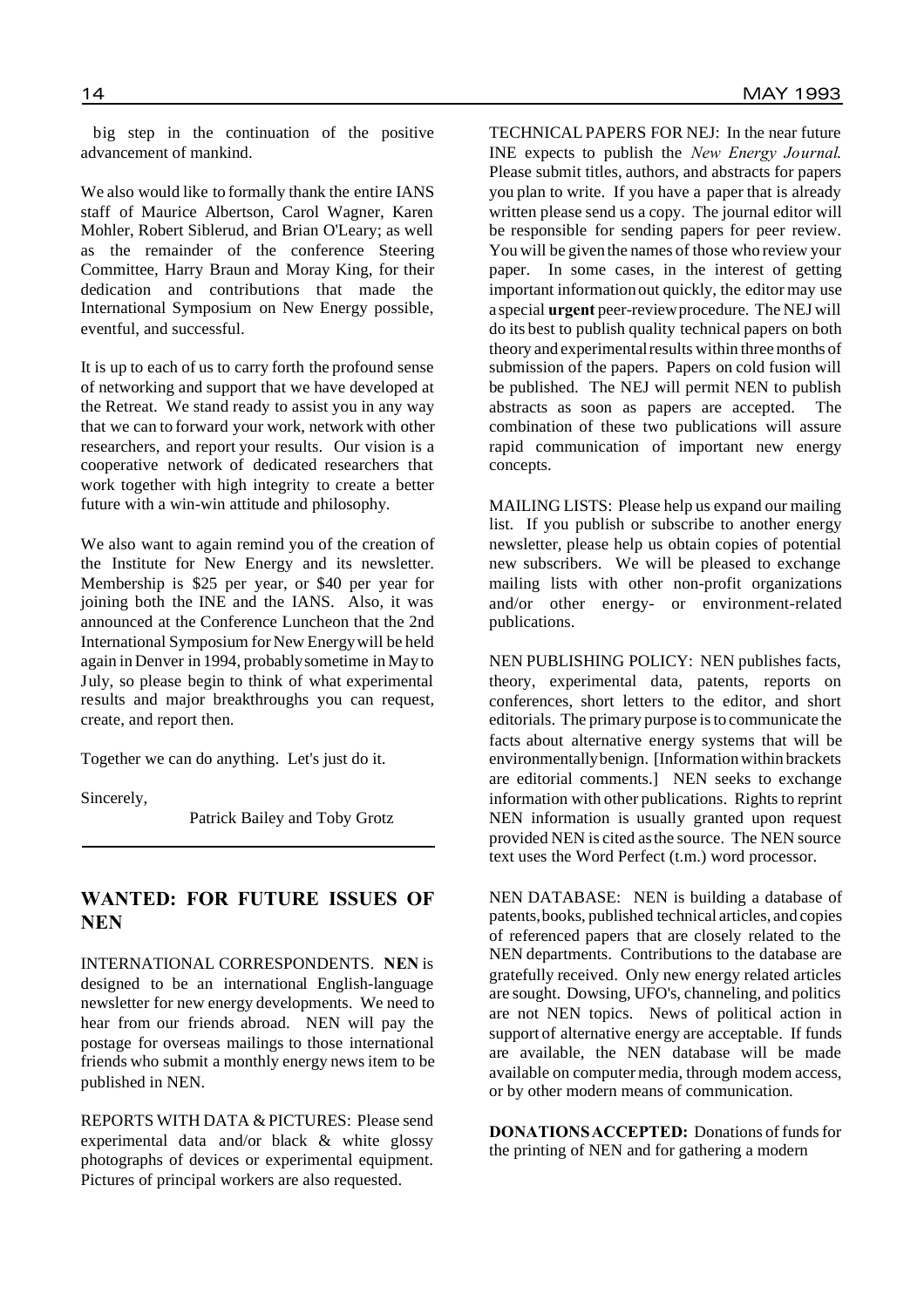database of technical information will be received with rejoicing. Any such donations, for which taxfree receipts are requested should be madethrough the International Association for New Science at 1304 South College Ave., Fort Collins, Colorado 80524 (Phone 303-482-3731). Corporations are asked to subsidize the annual or monthly printing costs for the NEN newsletter. The name(s) of such corporate donors will be prominently displayed on the front cover of the NEN newsletter.

# **TESLA AND THUNDERSTORMS** By Hal Fox

In Tesla's article onpage 200 of *Century*magazine for June 1900 [1] he writes that he has found two facts:

Fact one is that there is an electrical gradient between earth and an upward direction such that a small current flow in a vertical wire can be induced, particularly if the upper end of the wire is attached to a surface with lots of pointed spikes.

Fact two is that the upper air strata is permanently charged with respect to the earth's surface.

It is now well known why these facts are true. If you take an insulated pan of water, a central metal rod that can be rapidly cooled (such as with dry ice), and a conductor on the outer rim insideof the pan so that the conductor is in contact with the water you can observe an interesting effect. Place one voltmeter lead on the center metal rod and the other lead on the outer conductor. As the dry-ice cooled rod begins to freeze the water therewill be avoltage difference established between ice and water.



In a thunderstormwith its vertical upward air motion, moist air is carried into colder regions where it freezes. The moving air acts like a huge generator (nature's Van de Graff generator) so that a strong charge separation occurs. Although some of these megavolt charge clusters discharge by lightning within the cloud, many of the lower charge centers discharge to ground. The upper charge cluster is then free to carry its charge intothe high levels of the atmosphere. In this manner the 1,000 cumulonimbus (thunder clouds) that are operating somewhere in the atmosphere at any time (on the average) are the generators that create and maintain the charge distribution between earth and the upper atmosphere just as Tesla observed almost 100 years ago. Can you tap this energy? Sure, why not? Benjamin Franklin did it with lightning rods and made bells tinkle when a thunderstorm was imminent.

[1] Oliver Nichelson, "Nikola Tesla's `Free Energy' Documents," *Extraordinary Science*, vol 5, no 1, Jan/Feb/Mar 1993, pp 11-13.

# **LATE NEWS - A PUBLISHING FIRST** Courtesy of Harold E. Puthoff

Publishing history is in the making. A paper entitled, "**Extracting Energy and Heat from the Vacuum,"** by Daniel C. Cole and Harold E. Puthoff has been accepted for publication in *Physical Review E*. The paper presents an analysis of the concept that energy and heat can be extracted from the zero-point electromagnetic radiation byuse of the Casimir force. This paper analyzes the thermodynamics that are involved.

Hal Puthoff wrote to the NEN editor, "Breakthrough! We are now as legitimate as thermonuclear fusion or solar energy as faras the basic concept goes. It is only a matter of engineering now (as with the others)!"

#### ENERGY SYMPOSIUM PROCEEDINGS

Copies of the proceedings from the **International Symposium on New Energy** are available for \$45 (price includes handling and postage in the U.S.) Foreign orders please add \$10 for handling and airmail postage. Order directly from: International Association for New Science 1304 South College Fort Collins, CO 80524 Phone (303) 482-3731 if you have any questions.